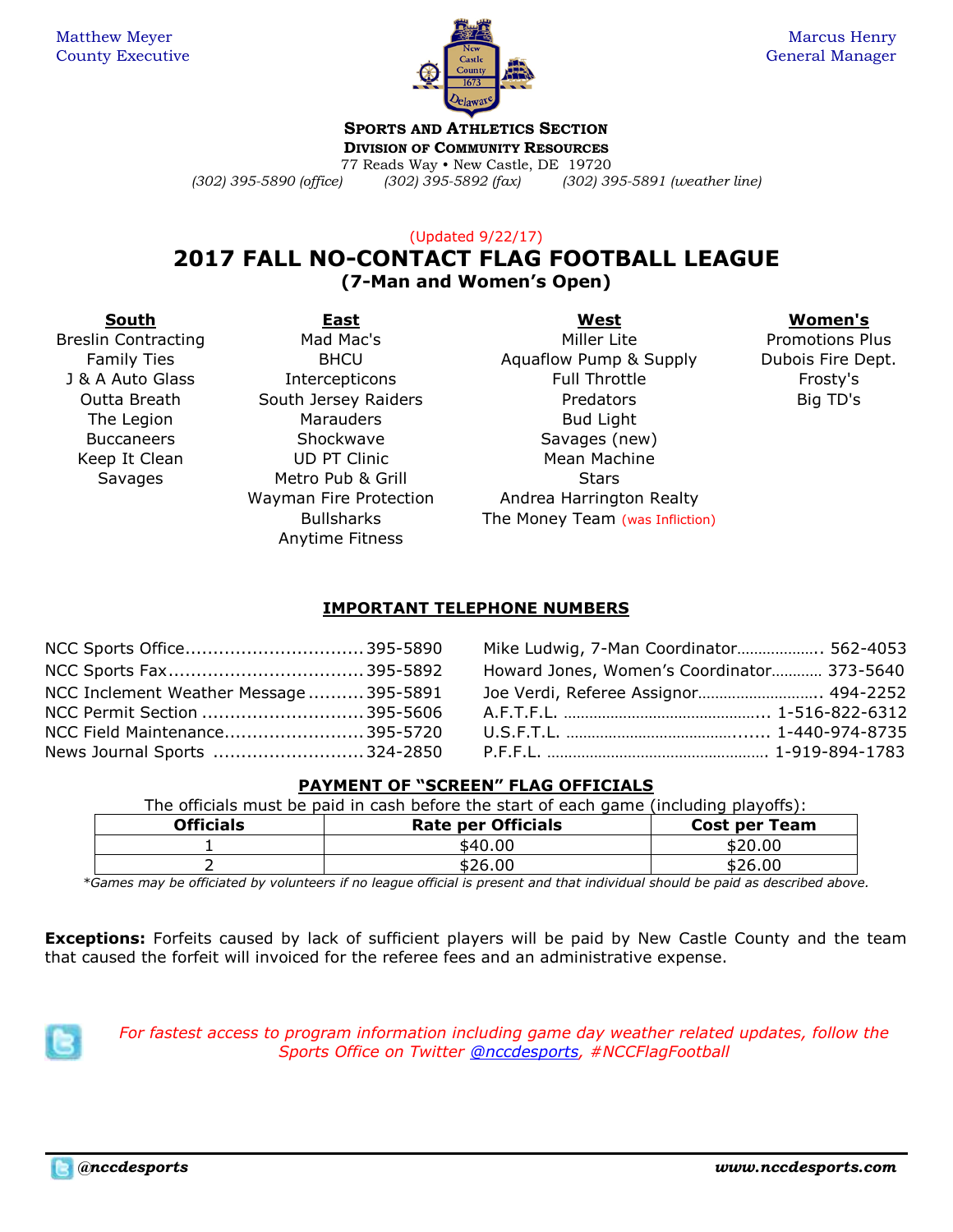#### **IMPORTANT REMINDERS**

- $\checkmark$  This schedule represents your permit to use the facilities on the dates and times indicated. Should any conflict with field use arise, contact the NCC police and refer to Permit No.
- $\checkmark$  Teams are asked to be present and ready to play at least fifteen minutes prior to the scheduled starting time. A five-minute grace period will be allowed for all games (see Rule VII.B.). Warm-ups for the late games should begin in areas outside of the playing field while the early games are in progress.
- $\checkmark$  Mandatory make-up games will be scheduled based upon field and referee availability.
- Coaches must keep spectators away from the sidelines. **Spectators are not permitted inside the fenced in area at Delcastle.**
- $\checkmark$  Please do not park on the grass areas of the ball fields.
- $\checkmark$  ALCOHOLIC BEVERAGES ARE NOT PERMITTED IN COUNTY PARKLAND.
- $\checkmark$  Uniform shirts with a number on the back must be worn by all players.
- $\checkmark$  Proper conduct is expected of all players. Players ejected from a game for unsportsmanlike conduct will receive a minimum one-game automatic suspension to be served in the next game played without written notification.
- $\checkmark$  ZERO TOLERANCE WARNING: Players will be removed from current quarter of play plus one additional quarter of play for any general use of foul language (similar to "Cool Down" procedure described in NCCDCS General Rules X.G.).

#### **Sundays will be used as make-up dates**

| <b>DATE</b> | <b>TIME</b> | <u>FIELD</u> | <u>DIV</u>                | <b>GAME</b>    | <b>HOME TEAM</b>           | <b>VISITING TEAM</b>   |
|-------------|-------------|--------------|---------------------------|----------------|----------------------------|------------------------|
| Sat         | $9:00$ AM   | <b>DEL</b>   | South                     | 1              | Outta Breath               | The Legion             |
| 09/09/17    | 10:10 AM    | <b>DEL</b>   | South                     | $\overline{2}$ | <b>Buccaneers</b>          | Keep It Clean          |
|             | 11:20 AM    | <b>DEL</b>   | South                     | 3              | <b>Family Ties</b>         | J & A Auto Glass       |
|             | 12:30 PM    | <b>DEL</b>   | East                      | 4              | Mad Mac's                  | <b>BHCU</b>            |
|             |             |              |                           | BYE            | <b>Breslin Contracting</b> |                        |
|             | $9:00$ AM   | <b>MAR</b>   | East                      | 5              | UD PT Clinic               | Metro Pub & Grill      |
|             | 10:10 AM    | <b>MAR</b>   | East                      | 6              | Shockwave                  | Wayman Fire Protection |
|             | 11:20 AM    | <b>MAR</b>   | East                      | 7              | <b>Bullsharks</b>          | Anytime Fitness        |
|             | 12:30 PM    | <b>MAR</b>   | East                      | 8              | South Jersey Raiders       | Marauders              |
|             | $9:00$ AM   | B. Spr.      | So/Ea                     | 9              | Savages (South)            | Intercepticons         |
|             | 10:10 AM    | B. Spr.      | West                      | 10             | <b>Bud Light</b>           | Savages (West)         |
|             | 11:20 AM    | B. Spr.      | West                      | 11             | Miller Lite                | Aquaflow Pump & Supply |
|             | 12:30 PM    | B. Spr.      | $\boldsymbol{\mathsf{x}}$ | $\mathsf{x}$   | X                          | X                      |
|             | 9:00 AM     | <b>BID</b>   | $\mathsf{x}$              | X              | $\mathsf{x}$               | X                      |
|             | 10:10 AM    | <b>BID</b>   | West                      | 12             | <b>Full Throttle</b>       | Predators              |
|             | 11:20 AM    | <b>BID</b>   | West                      | 13             | Mean Machine               | <b>Stars</b>           |
|             | 12:30 PM    | <b>BID</b>   | West                      | 14             | Andrea Harrington Realty   | The Money Team         |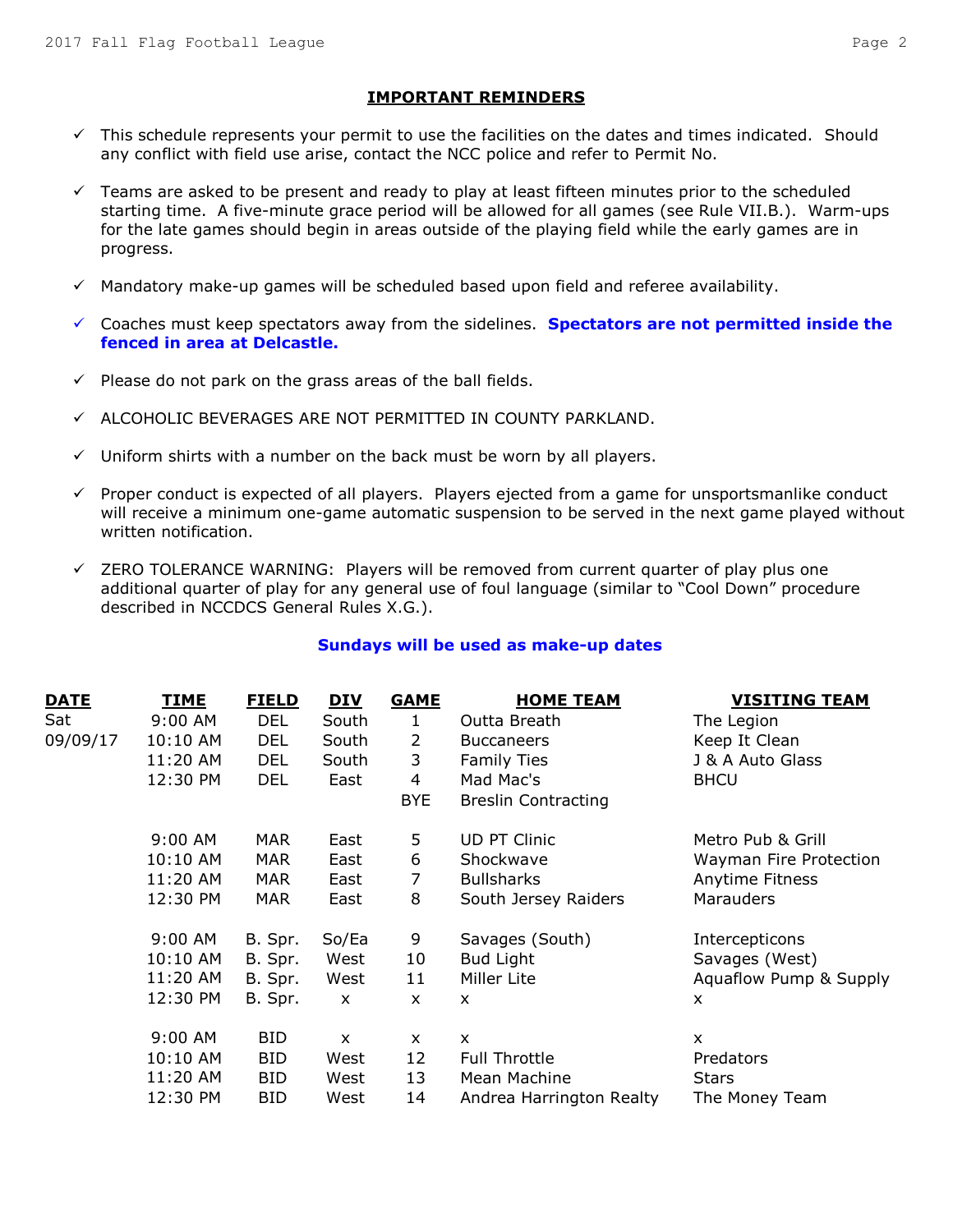| <b>DATE</b> | <b>TIME</b> | <b>FIELD</b> | <b>DIV</b>   | <b>GAME</b>       | <b>HOME TEAM</b>                  | <b>VISITING TEAM</b>       |
|-------------|-------------|--------------|--------------|-------------------|-----------------------------------|----------------------------|
| Sat         | 9:00 AM     | <b>DEL</b>   | South        | 15                | Savages (South)                   | Outta Breath               |
| 09/16/17    | 10:10 AM    | <b>DEL</b>   | South        | 16                | <b>Breslin Contracting</b>        | J & A Auto Glass           |
|             | 11:20 AM    | <b>DEL</b>   | South        | 17                | Keep It Clean                     | The Legion                 |
|             | 12:30 PM    | <b>DEL</b>   | South        | 18                | <b>Buccaneers</b>                 | <b>Family Ties</b>         |
|             | 9:00 AM     | <b>MAR</b>   | East         | 19                | <b>Wayman Fire Protection</b>     | Metro Pub & Grill          |
|             | 10:10 AM    | <b>MAR</b>   | East         | 20                | <b>BHCU</b>                       | <b>Bullsharks</b>          |
|             | 11:20 AM    | <b>MAR</b>   | East         | 21                | Marauders                         | Shockwave                  |
|             | 12:30 PM    | <b>MAR</b>   | East         | 122<br><b>BYE</b> | Intercepticons<br>Anytime Fitness | South Jersey Raiders       |
|             | 9:00 AM     | B. Spr.      | East         | 23                | <b>UD PT Clinic</b>               | Mad Mac's                  |
|             | 10:10 AM    | B. Spr.      | West         | 24                | Predators                         | Miller Lite                |
|             | 11:20 AM    | B. Spr.      | West         | 25                | Savages (West)                    | The Money Team             |
|             | 12:30 PM    | B. Spr.      | West         | 26                | Aquaflow Pump & Supply            | Andrea Harrington Realty   |
|             | 9:00 AM     | <b>BID</b>   | Women        | 27                | <b>Promotions Plus</b>            | Dubois Fire Dept.          |
|             | 10:10 AM    | <b>BID</b>   | Women        | 28                | Frosty's                          | Big TD's                   |
|             | 11:20 AM    | <b>BID</b>   | West         | 29                | <b>Stars</b>                      | <b>Full Throttle</b>       |
|             | 12:30 PM    | <b>BID</b>   | West         | 30                | <b>Bud Light</b>                  | Mean Machine               |
| Sat         | 9:00 AM     | <b>DEL</b>   | South        | 31                | J & A Auto Glass                  | Keep It Clean              |
| 09/23/17    | 10:10 AM    | <b>DEL</b>   | South        | 32                | The Legion                        | Savages (South)            |
|             | 11:20 AM    | <b>DEL</b>   | South        | 33                | <b>Family Ties</b>                | <b>Breslin Contracting</b> |
|             | 12:30 PM    | <b>DEL</b>   | South        | 34                | Outta Breath                      | <b>Buccaneers</b>          |
|             | 9:00 AM     | <b>MAR</b>   | East         | 35                | Mad Mac's                         | Intercepticons             |
|             | 10:10 AM    | <b>MAR</b>   | East         | 36                | Metro Pub & Grill                 | Anytime Fitness            |
|             | 11:20 AM    | <b>MAR</b>   | East         | 37                | South Jersey Raiders              | <b>UD PT Clinic</b>        |
|             | 12:30 PM    | <b>MAR</b>   | East<br>East | 38<br><b>BYE</b>  | Shockwave<br><b>Bullsharks</b>    | <b>BHCU</b>                |
|             | 9:00 AM     | B. Spr.      | West         | 39                | Andrea Harrington Realty          | Predators                  |
|             | 10:10 AM    | B. Spr.      | West         | 40                | Full Throttle                     | <b>Bud Light</b>           |
|             | 11:20 AM    | B. Spr.      | West         | 41                | The Money Team                    | Aquaflow Pump & Supply     |
|             | 12:30 PM    | B. Spr.      | East         | 42                | Marauders                         | Wayman Fire Protection     |
|             | 9:00 AM     | <b>BID</b>   | Women        | 43                | Dubois Fire Dept.                 | Frosty's                   |
|             | 10:10 AM    | <b>BID</b>   | Women        | 44                | Big TD's                          | <b>Promotions Plus</b>     |
|             | 11:20 AM    | <b>BID</b>   | West         | 45                | Mean Machine                      | Savages (West)             |
|             | 12:30 PM    | <b>BID</b>   | West         | 46                | Miller Lite                       | <b>Stars</b>               |

*Fri Rosters and Waivers due to the Sports Office by Friday, September 29th 09/29/17 Uniform policy goes into effect on Saturday, September 30th*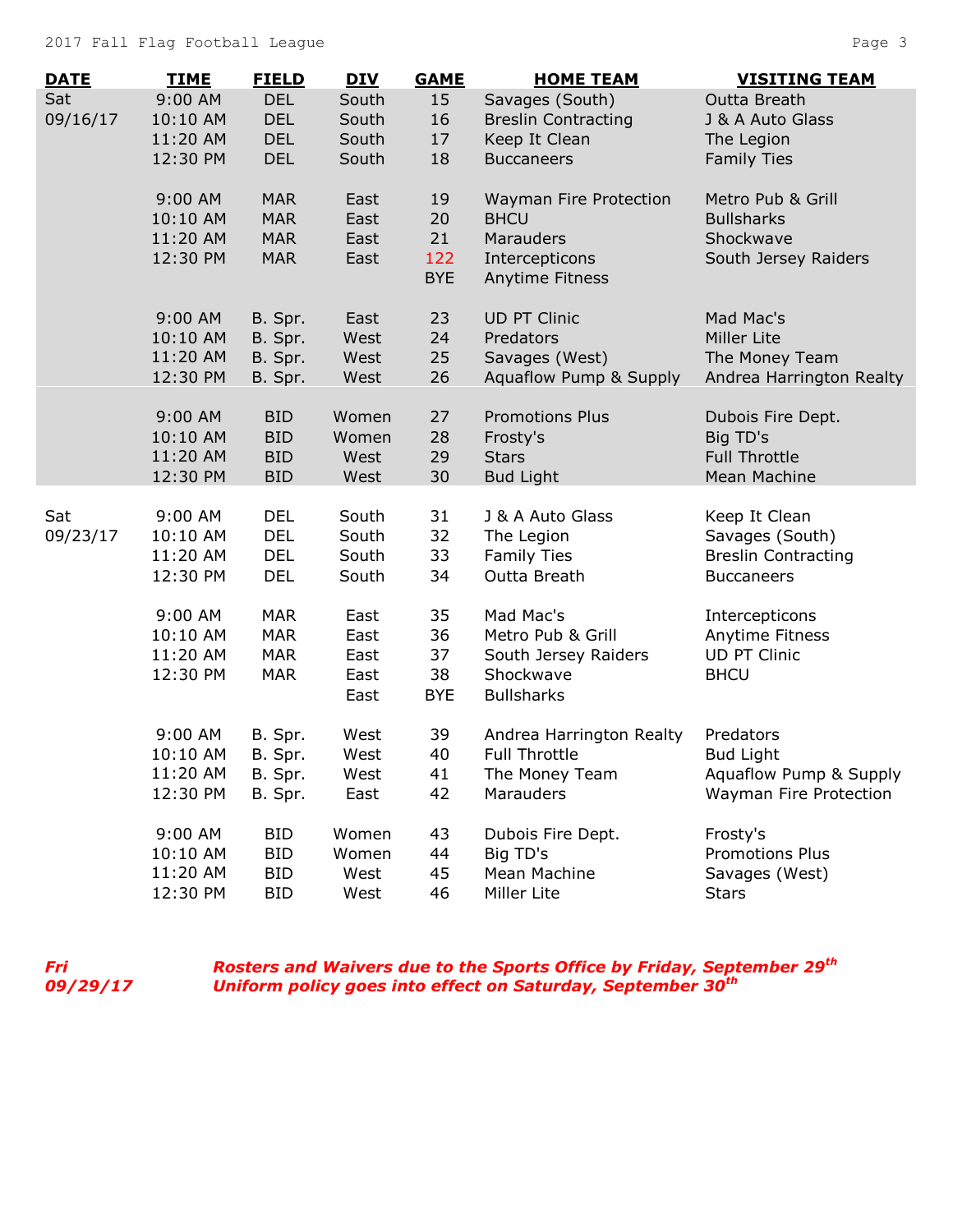| <b>DATE</b> | <b>TIME</b> | <b>FIELD</b> | <b>DIV</b> | <b>GAME</b> | <b>HOME TEAM</b>              | <b>VISITING TEAM</b>          |
|-------------|-------------|--------------|------------|-------------|-------------------------------|-------------------------------|
| Sat         | 9:00 AM     | <b>DEL</b>   | South      | 47          | J & A Auto Glass              | Outta Breath                  |
| 09/30/17    | 10:10 AM    | <b>DEL</b>   | South      | 48          | Savages (South)               | <b>Buccaneers</b>             |
|             | 11:20 AM    | <b>DEL</b>   | South      | 49          | The Legion                    | <b>Breslin Contracting</b>    |
|             | 12:30 PM    | <b>DEL</b>   | South      | 50          | Keep It Clean                 | <b>Family Ties</b>            |
|             | 1:40 PM     | <b>DEL</b>   | East       | 51          | Wayman Fire Protection        | South Jersey Raiders          |
|             | 9:00 AM     | <b>MAR</b>   | East       | 52          | <b>Metro Pub &amp; Grill</b>  | Marauders                     |
|             | 10:10 AM    | <b>MAR</b>   | East       | 53          | <b>BHCU</b>                   | <b>Metro Pub &amp; Grill</b>  |
|             | 11:20 AM    | <b>MAR</b>   | East       | 54          | Anytime Fitness               | Mad Mac's                     |
|             | 12:30 PM    | <b>MAR</b>   | East       | 55          | Intercepticons                | <b>Bullsharks</b>             |
|             | 9:00 AM     | B. Spr.      | East       | 56          | <b>UD PT Clinic</b>           | Shockwave                     |
|             | 10:10 AM    | B. Spr.      | West       | 57          | Predators                     | The Money Team                |
|             | 11:20 AM    | B. Spr.      | West       | 58          | <b>Stars</b>                  | Andrea Harrington Realty      |
|             | 12:30 PM    | B. Spr.      | West       | 59          | <b>Bud Light</b>              | Miller Lite                   |
|             | 9:00 AM     | <b>BID</b>   | Women      | 60          | Frosty's                      | <b>Promotions Plus</b>        |
|             | 10:10 AM    | <b>BID</b>   | Women      | 61          | Dubois Fire Dept.             | Big TD's                      |
|             | 11:20 AM    | <b>BID</b>   | West       | 62          | <b>Mean Machine</b>           | <b>Full Throttle</b>          |
|             | 12:30 PM    | <b>BID</b>   | West       | 63          | Savages (West)                | Aquaflow Pump & Supply        |
| Sat         | 9:00 AM     | <b>DEL</b>   | South      | 64          | <b>Breslin Contracting</b>    | <b>Buccaneers</b>             |
| 10/07/17    | 10:10 AM    | <b>DEL</b>   | South      | 65          | Outta Breath                  | Keep It Clean                 |
|             | 11:20 AM    | <b>DEL</b>   | South      | 66          | <b>Family Ties</b>            | Savages (South)               |
|             | 12:30 PM    | <b>DEL</b>   | South      | 67          | The Legion                    | J & A Auto Glass              |
|             | 1:40 PM     | <b>DEL</b>   | East       | 68          | South Jersey Raiders          | Anytime Fitness               |
|             | 9:00 AM     | <b>MAR</b>   | East       | 69          | Metro Pub & Grill             | <b>Bullsharks</b>             |
|             | 10:10 AM    | <b>MAR</b>   | East       | 70          | <b>Wayman Fire Protection</b> | <b>UD PT Clinic</b>           |
|             | 11:20 AM    | <b>MAR</b>   | East       | 71          | Mad Mac's                     | <b>Wayman Fire Protection</b> |
|             | 12:30 PM    | <b>MAR</b>   | East       | 72          | Shockwave                     | Intercepticons                |
|             | 9:00 AM     | B. Spr.      | West       | 73          | <b>Full Throttle</b>          | Savages (West)                |
|             | 10:10 AM    | B. Spr.      | West       | 74          | Aquaflow Pump & Supply        | Predators                     |
|             | 11:20 AM    | B. Spr.      | West       | 75          | Andrea Harrington Realty      | <b>Bud Light</b>              |
|             | 12:30 PM    | B. Spr.      | East       | 76          | Marauders                     | <b>BHCU</b>                   |
|             | 9:00 AM     | <b>BID</b>   | Women      | 77          | Big TD's                      | Frosty's                      |
|             | 10:10 AM    | <b>BID</b>   | Women      | 78          | Dubois Fire Dept.             | <b>Promotions Plus</b>        |
|             | 11:20 AM    | <b>BID</b>   | West       | 79          | Miller Lite                   | Mean Machine                  |
|             | 12:30 PM    | <b>BID</b>   | West       | 80          | The Money Team                | <b>Stars</b>                  |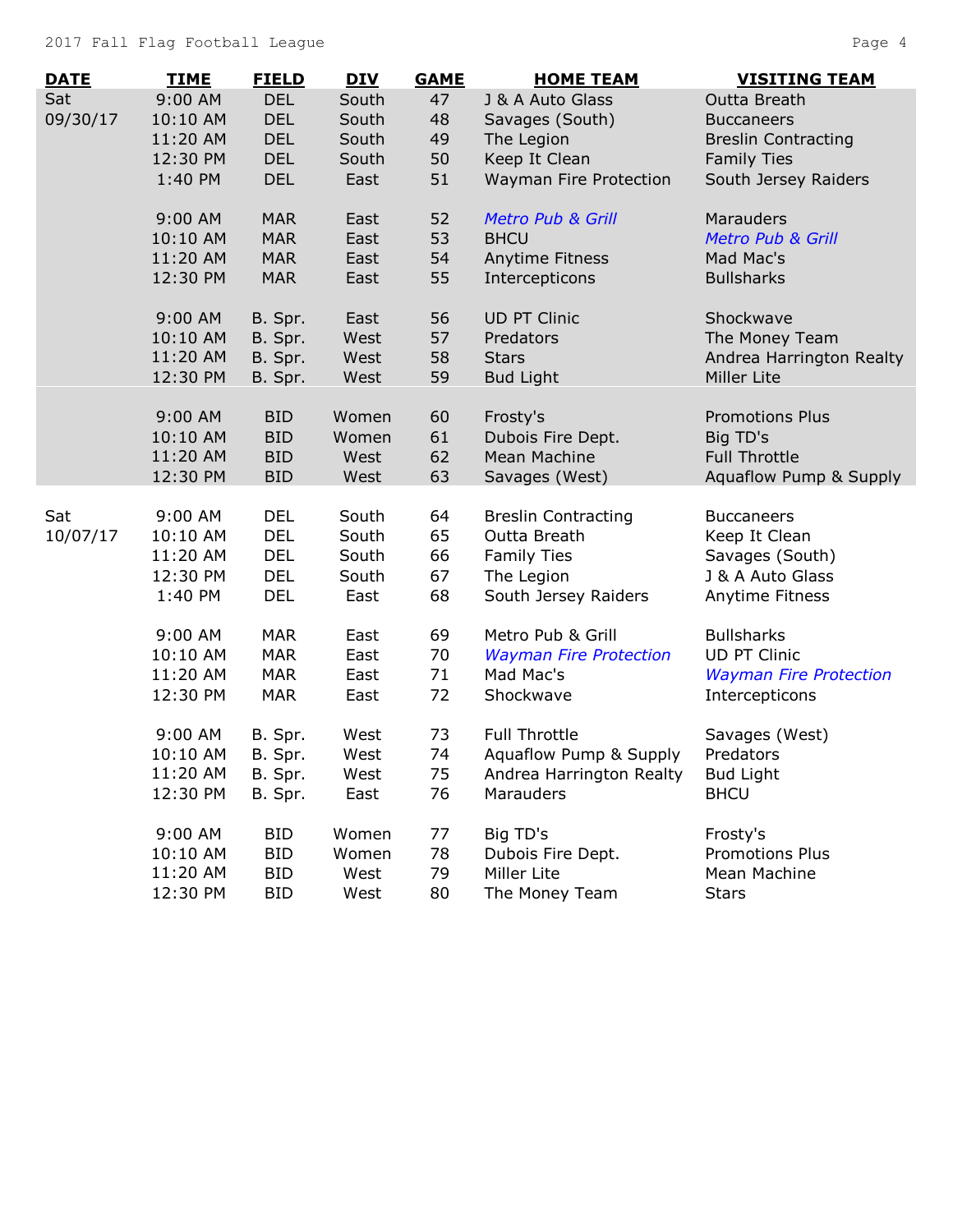| <b>DATE</b> | <b>TIME</b> | <b>FIELD</b> | <b>DIV</b> | <b>GAME</b> | <b>HOME TEAM</b>                  | <b>VISITING TEAM</b>       |
|-------------|-------------|--------------|------------|-------------|-----------------------------------|----------------------------|
| Sat         | 9:00 AM     | <b>DEL</b>   | South      | 81          | <b>Buccaneers</b>                 | The Legion                 |
| 10/14/17    | 10:10 AM    | <b>DEL</b>   | South      | 82          | Savages (South)                   | J & A Auto Glass           |
|             | 11:20 AM    | <b>DEL</b>   | South      | 83          | Keep It Clean                     | <b>Breslin Contracting</b> |
|             | 12:30 PM    | <b>DEL</b>   | South      | 84          | <b>Family Ties</b>                | Outta Breath               |
|             | 1:40 PM     | <b>DEL</b>   | South      | 85          | <b>Breslin Contracting</b>        | <b>Family Ties</b>         |
|             | 9:00 AM     | <b>MAR</b>   | East       | 86          | <b>Marauders</b>                  | <b>UD PT Clinic</b>        |
|             | 10:10 AM    | <b>MAR</b>   | East       | 87          | Intercepticons                    | Metro Pub & Grill          |
|             | 11:20 AM    | <b>MAR</b>   | East       | 88          | Anytime Fitness                   | Shockwave                  |
|             | 12:30 PM    | <b>MAR</b>   | East       | 89          | <b>BHCU</b>                       | South Jersey Raiders       |
|             |             |              | East       | <b>BYE</b>  | Wayman Fire Protection            |                            |
|             | 9:00 AM     | B. Spr.      | West       | 90          | <b>Full Throttle</b>              | Miller Lite                |
|             | 10:10 AM    | B. Spr.      | West       | 91          | Savages (West)                    | Predators                  |
|             | 11:20 AM    | B. Spr.      | West       | 92          | <b>Stars</b>                      | Aquaflow Pump & Supply     |
|             | 12:30 PM    | B. Spr.      | East       | 93          | <b>Bullsharks</b>                 | Mad Mac's                  |
|             | 9:00 AM     | <b>BID</b>   | Women      | 94          | <b>Promotions Plus</b>            | Big TD's                   |
|             | 10:10 AM    | <b>BID</b>   | Women      | 95          | Frosty's                          | Dubois Fire Dept.          |
|             | 11:20 AM    | <b>BID</b>   | West       | 96          | Mean Machine                      | Andrea Harrington Realty   |
|             | 12:30 PM    | <b>BID</b>   | West       | 97          | <b>Bud Light</b>                  | The Money Team             |
| Sat         | 9:00 AM     | <b>DEL</b>   | South      | 98          | Keep It Clean                     | Savages (South)            |
| 10/21/17    | 10:10 AM    | <b>DEL</b>   | South      | 99          | J & A Auto Glass                  | <b>Buccaneers</b>          |
|             | 11:20 AM    | <b>DEL</b>   | South      | 100         | <b>Breslin Contracting</b>        | Outta Breath               |
|             | 12:30 PM    | <b>DEL</b>   | South      | 101         | The Legion                        | <b>Family Ties</b>         |
|             | 9:00 AM     | <b>MAR</b>   | East       | 102         | Shockwave                         | Mad Mac's                  |
|             | 10:10 AM    | <b>MAR</b>   | East       | 103         | <b>UD PT Clinic</b>               | <b>BHCU</b>                |
|             | 11:20 AM    | <b>MAR</b>   | East       | 104         | Marauders                         | Intercepticons             |
|             | 12:30 PM    | <b>MAR</b>   | East       | 105         | Wayman Fire Protection            | Anytime Fitness            |
|             |             |              | East       | <b>BYE</b>  | Metro Pub & Grill                 |                            |
|             | 9:00 AM     | B. Spr.      | West       | 106         | Predators                         | <b>Stars</b>               |
|             | 10:10 AM    | B. Spr.      | West       | 107         | Andrea Harrington Realty          | <b>Full Throttle</b>       |
|             | 11:20 AM    | B. Spr.      | West       | 108         | The Money Team                    | Mean Machine               |
|             | 12:30 PM    | B. Spr.      | East       | 109         | South Jersey Raiders              | <b>Bullsharks</b>          |
|             | 9:00 AM     | <b>BID</b>   | Women      | 110         | Big TD's                          | Dubois Fire Dept.          |
|             | 10:10 AM    | <b>BID</b>   | Women      | 111         | <b>Promotions Plus</b>            | Frosty's                   |
|             | 11:20 AM    | <b>BID</b>   | West       | 112         | <b>Aquaflow Pump &amp; Supply</b> | <b>Bud Light</b>           |
|             | 12:30 PM    | <b>BID</b>   | West       | 113         | Miller Lite                       | Savages (West)             |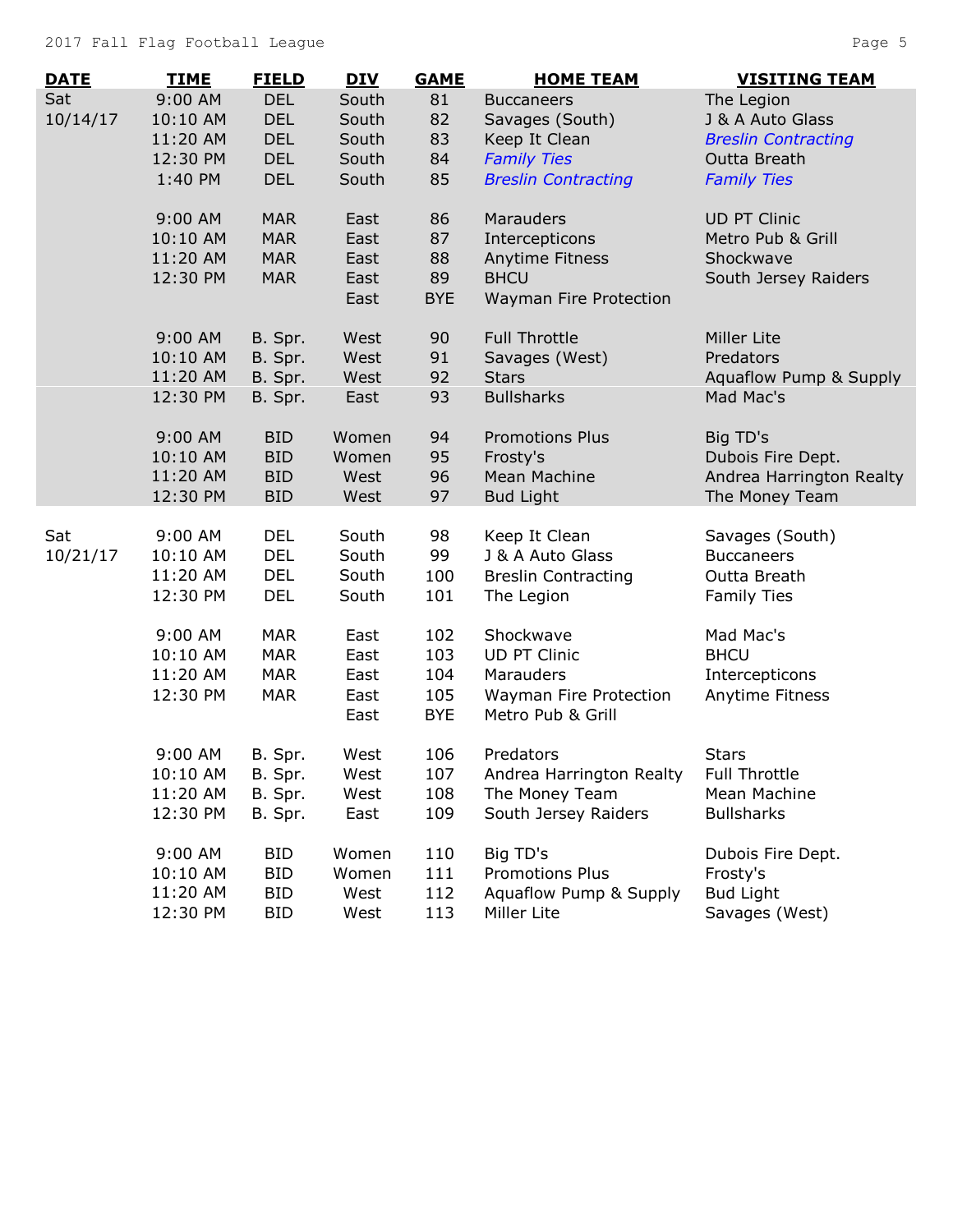| <b>DATE</b> | <b>TIME</b> | <b>FIELD</b> | <b>DIV</b> | <b>GAME</b> | <b>HOME TEAM</b>              | <b>VISITING TEAM</b>              |
|-------------|-------------|--------------|------------|-------------|-------------------------------|-----------------------------------|
| Sat         | 9:00 AM     | <b>DEL</b>   | South      | 114         | <b>Breslin Contracting</b>    | Savages (South)                   |
| 10/28/17    | 10:10 AM    | <b>DEL</b>   | South      | 115         | The Legion                    | Outta Breath                      |
|             | 11:20 AM    | <b>DEL</b>   | South      | 116         | Keep It Clean                 | <b>Buccaneers</b>                 |
|             | 12:30 PM    | <b>DEL</b>   | South      | 117         | J & A Auto Glass              | <b>Family Ties</b>                |
|             | 1:40 PM     | <b>DEL</b>   | East       | 118         | <b>BHCU</b>                   | Wayman Fire Protection            |
|             | 9:00 AM     | <b>MAR</b>   | East       | 119         | Anytime Fitness               | Marauders                         |
|             | 10:10 AM    | <b>MAR</b>   | East       | 120         | <b>UD PT Clinic</b>           | <b>Bullsharks</b>                 |
|             | 11:20 AM    | <b>MAR</b>   | East       | 121         | <b>Bullsharks</b>             | <b>Shockwave</b>                  |
|             | 12:30 PM    | <b>MAR</b>   | East       | 22          | South Jersey Raiders          | <b>Shockwave</b>                  |
|             |             |              | East       | <b>BYE</b>  | Intercepticons                |                                   |
|             | 9:00 AM     | B. Spr.      | East       | 123         | Mad Mac's                     | Metro Pub & Grill                 |
|             | 10:10 AM    | B. Spr.      | West       | 124         | <b>Full Throttle</b>          | The Money Team                    |
|             | 11:20 AM    | B. Spr.      | West       | 125         | Savages (West)                | <b>Stars</b>                      |
|             | 12:30 PM    | B. Spr.      | West       | 126         | Miller Lite                   | Andrea Harrington Realty          |
|             |             |              |            |             |                               | <b>Women's Semi-finals</b>        |
|             | 9:00 AM     | <b>BID</b>   | Women      | WP1         | 1 <sup>st</sup> Place Women's | 4 <sup>th</sup> Place Women's     |
|             | 10:10 AM    | <b>BID</b>   | Women      | WP2         | 2 <sup>nd</sup> Place Women's | 3rd Place Women's                 |
|             | 11:20 AM    | <b>BID</b>   | West       | 127         | <b>Bud Light</b>              | Predators                         |
|             | 12:30 PM    | <b>BID</b>   | West       | 128         | Mean Machine                  | <b>Aquaflow Pump &amp; Supply</b> |
| Sat         | 9:00 AM     | <b>DEL</b>   | South      | 129         | Outta Breath                  | Savages (South)                   |
| 11/04/17    | 10:10 AM    | <b>DEL</b>   | South      | 130         | The Legion                    | Keep It Clean                     |
|             | 11:20 AM    | <b>DEL</b>   | South      | 131         | J & A Auto Glass              | <b>Breslin Contracting</b>        |
|             | 12:30 PM    | <b>DEL</b>   | South      | 132         | <b>Family Ties</b>            | <b>Buccaneers</b>                 |
|             | 9:00 AM     | <b>MAR</b>   | West       | 133         | Predators                     | Mean Machine                      |
|             | 10:10 AM    | <b>MAR</b>   | East       | 134         | South Jersey Raiders          | Metro Pub & Grill                 |
|             | 11:20 AM    | <b>MAR</b>   | East       | 135         | Marauders                     | Mad Mac's                         |
|             | 12:30 PM    | <b>MAR</b>   | East       | 136         | Wayman Fire Protection        | <b>Bullsharks</b>                 |
|             |             |              | East       | <b>BYE</b>  | Shockwave                     |                                   |
|             | 9:00 AM     | B. Spr.      | West       | 137         | Aquaflow Pump & Supply        | Full Throttle                     |
|             | 10:10 AM    | B. Spr.      | East       | 138         | <b>UD PT Clinic</b>           | <b>Intercepticons</b>             |
|             | 11:20 AM    | B. Spr.      | East       | 139         | <b>Anytime Fitness</b>        | <b>Intercepticons</b>             |
|             | 12:30 PM    | B. Spr.      | East       | 140         | <b>BHCU</b>                   | <b>Anytime Fitness</b>            |
|             |             |              |            |             | <b>Women's Championship</b>   |                                   |
|             | 9:00 AM     | <b>BID</b>   | Women      | WP3         | Winner WP1                    | Winner WP2                        |
|             | 10:10 AM    | <b>BID</b>   | West       | 141         | Andrea Harrington Realty      | Savages (West)                    |
|             | 11:20 AM    | <b>BID</b>   | West       | 142         | The Money Team                | Miller Lite                       |
|             | 12:30 PM    | <b>BID</b>   | West       | 143         | <b>Stars</b>                  | <b>Bud Light</b>                  |